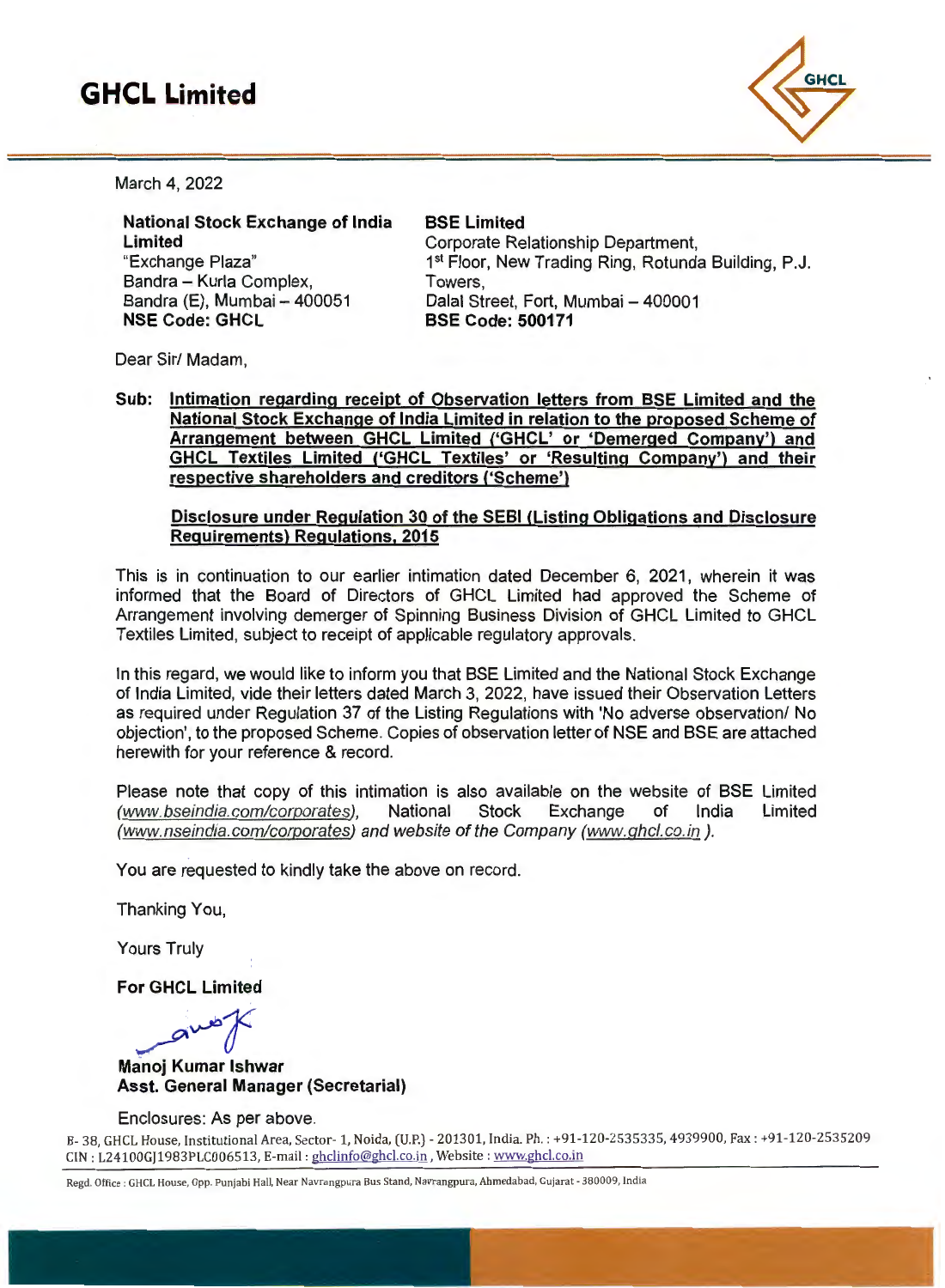



## National Stock Exchange Of India Umited

Ref: NSE/LIST/29482 II

March 03, 2022

The Company Secretary GHCL Limited GHCL House, Opp. Punjabi Hall, Near Navrangpura Bus Stand, Navrangpura, Ahmedabad - 380009.

### Kind Attn.: Mr. Bhuwneshwar Mishra

Dear Sir,

Sub: Observation Letter for draft Scheme of Arrangement between GHCL Limited ("Demerged Company") and GHCL Textiles Limited ("Resulting Company") and their respective shareholders and creditors.

We are in receipt of draft Scheme of Arrangement between GHCL Limited ("Demerged Company") and GHCL Textiles Limited ("Resulting Company") and their respective shareholders and creditors vide application dated December 23, 2021.

Based on our letter reference no. NSE/LIST/29482 dated February 11 , 2021 submitted to SEBI and pursuant to SEBI Circular No. CFD/DIL3/CIR/2017/21 dated March 10, 2017 ("Circular"), kindly find following comments on the draft scheme:

- *a. Company shall ensure that additional information,* if *any, submitted by the Company after filing the Scheme with the Stock Exchanges, from the date of receipt of this letter is displayed on the websites of the listed company and the Stock Exchanges.*
- *b. Company shall duly comply with various provisions of the said Circular.*
- *c. Company shall ensure compliance with the SEEi Circular dated Janumy 03, 2022.*
- d. *Company is advised that the observations of SEEi/Stock Exchanges shall be incorporated in the petition to be filed before National Corporate Law Tribunal ('NCLT') and the company is obliged to bring the observations to the notice of NCLT*
- *e. It is to be noted that the petitions are filed by the Company before NCLT after processing and communication of comments/observations on draft scheme by SEEi/Stock Exchanges. Hence, the company is not required to send notice for representation as mandated under Section 230(5) of Companies Act, 2013 to SEEi again for its comments/ observations/ representations.*

It is to be noted that the petitions are filed by the company before NCLT after processing and communication of comments/observations on draft schemesby SEBI work exchange. Hence, the company is not required to send notice for representation as mandated under section 230(5) of Companies Act, 2013 to National Stock Exchange of India<sub>gre</sub> in the season stor its comments/observations/representations.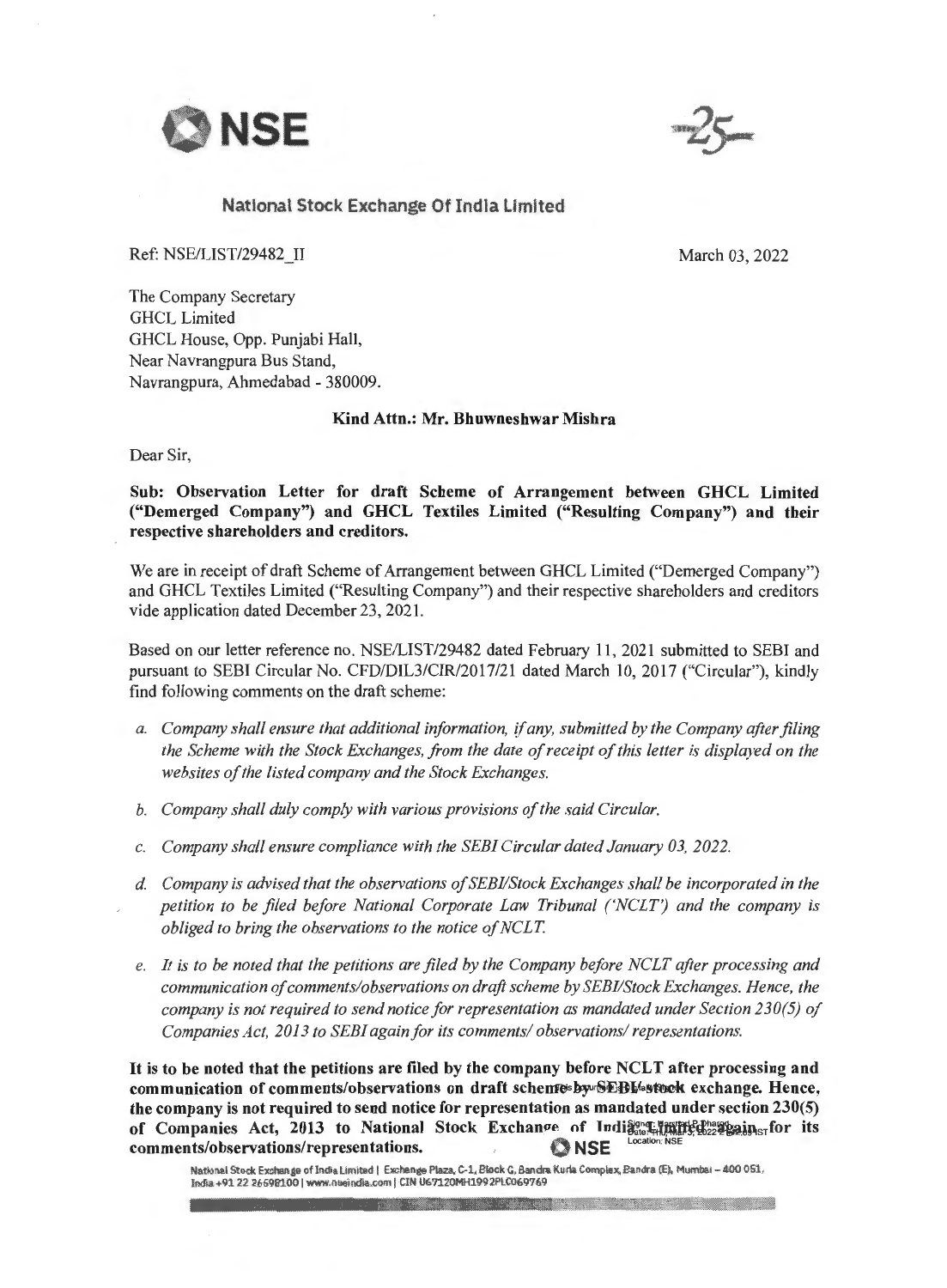

Further, where applicable in the explanatory statement of the notice to be sent by the company to the shareholders, while seeking approval of the scheme, it shall disclose information about unlisted companies involved in the format prescribed for abridged prospectus as specified in the Circular.

Based on the draft scheme and other documents submitted by the Company, including undertaking given in terms of Regulation 11 of SEBI (LODR) Regulations, 2015, we hereby convey our "No objection" in terms of Regulation 94 of SEBI (LODR) Regulations, 2015, so as to enable the Company to file the draft scheme with NCLT.

The Company should also fulfil the Exchange's criteria for listing of such company and also comply with other applicable statutory requirements. However, the listing of shares of GHCL Textiles Limited is at the discretion of the Exchange.

The listing of GHCL Textiles Limited pursuant to the Scheme of Arrangement shall be subject to SEBI approval & Company satisfying the following conditions:

l. To submit the Information Memorandum containing all the information about GHCL Textiles Limited and its group companies in line with the disclosure requirements applicable for public issues with National Stock Exchange of India Limited ('NSE'') for making the same available to the public through website of the companies. The following lines must be inserted as a disclaimer clause in the Information Memorandum:

*"The approval given by the NSE should not in any manner be deemed or construed that the Scheme has been approved by NSE; and/ or NSE does not in any manner warrant, certify or endorse the correctness or completeness of the details provided for the unlisted Company; does not in any manner take any responsibility for the financial or other soundness of the Resulting Company, its promoters, its management etc. "* 

- 2. To publish an advertisement in the newspapers containing all the information about GHCL Textiles Limited in line with the details required as per SEBI Circular No. CFD/DIL3/CIR/2017/21 dated March 10, 2017. The advertisement should draw a specific reference to the aforesaid Information Memorandum available on the website of the company as well as NSE.
- 3. To disclose all the material information about GHCL Textiles Limited to NSE on the continuous basis so as to make the same public, in addition to the requirements, if any, specified in SEBl (LODR) Regulations, 2015 for disclosures about the subsidiaries.
- 4. The following provision shall be incorporated in the scheme:

<u> Maria Alemania (m. 18</u>

(a) "The shares allotted pursuant to the Scheme shall remain frozen in the depositories system till listing/trading permission is given by the designated stock exchange."

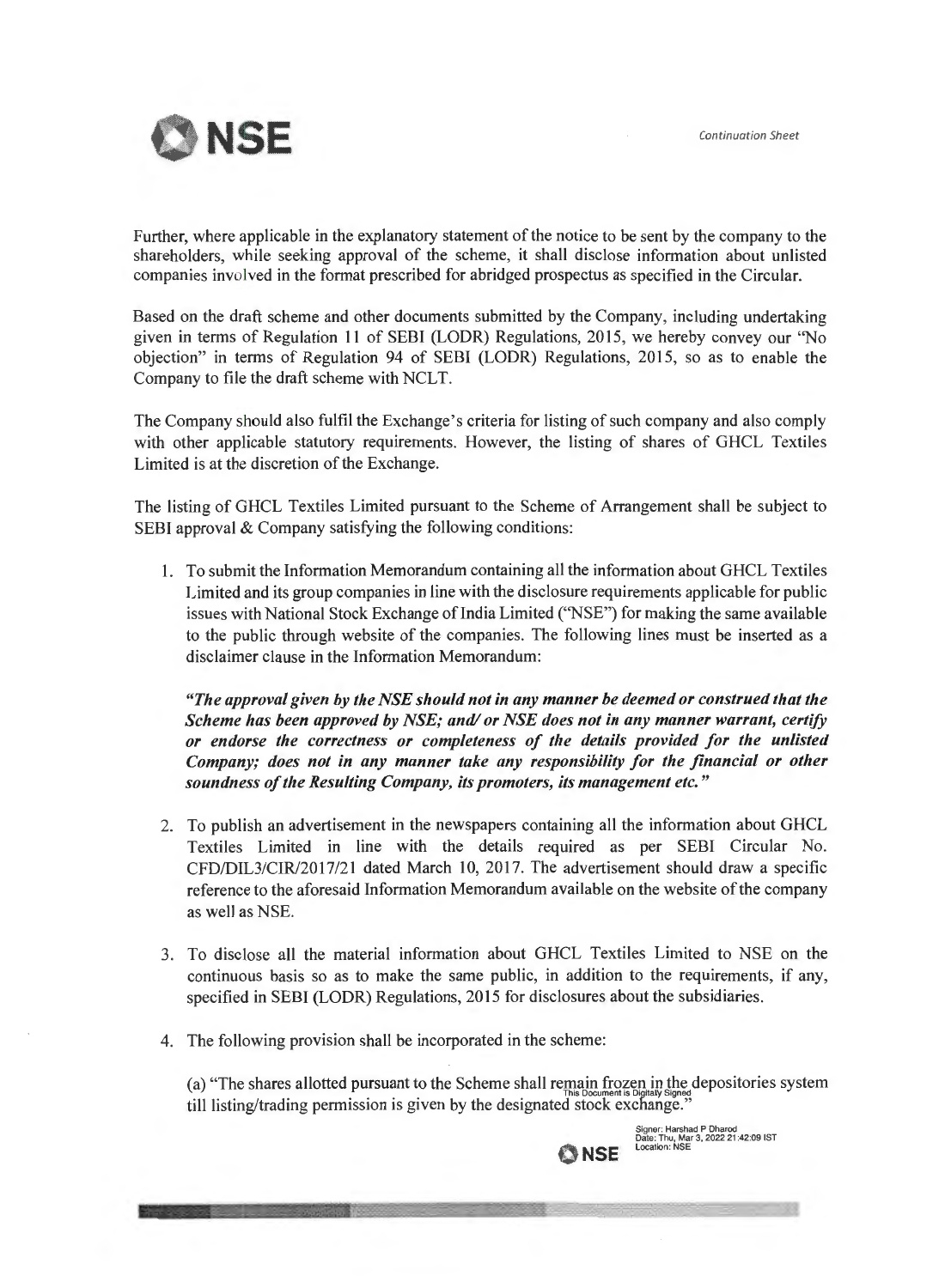

(b) "There shall be no change in the shareholding pattern or control in GHCL Textiles Limited between the record date and the listing which may affect the status of this approval."

However, the Exchange reserves its rights to raise objections at any stage if the information submitted to the Exchange is found to be incomplete/ incorrect/ misleading/ false or for any contravention of Rules, Bye-laws and Regulations of the Exchange, Listing Regulations, Guidelines/ Regulations issued by statutory authorities.

The validity of this "Observation Letter" shall be six months from March 03, 2022 within which the scheme shall be submitted to NCLT.

**The Company shall ensure filing of compliance status report stating the compliance with each point of Observation Letter on draft scheme of arrangement on the following path: NEAPS** <sup>&</sup>gt; **Issue > Scheme of arrangement> Reg 37(1) of SEBI LODR, 2015> Seeking Observation letter to Compliance Status.** 

Yours faithfully, For National Stock Exchange of India Limited

Harshad Dharod Manager

I

P.S. Checklist for all the Further Issues is available on website of the exchange at the following URL: https://www.nseindia.com/companies-listing/raising-capital-further-issues-rnain-sme-checklist

**This Document is Digitally Signed** 



Signer: Harshad P Dharod<br>Date: Thu, Mar 3, 2022 21:42:09 IST<br>Location: NSE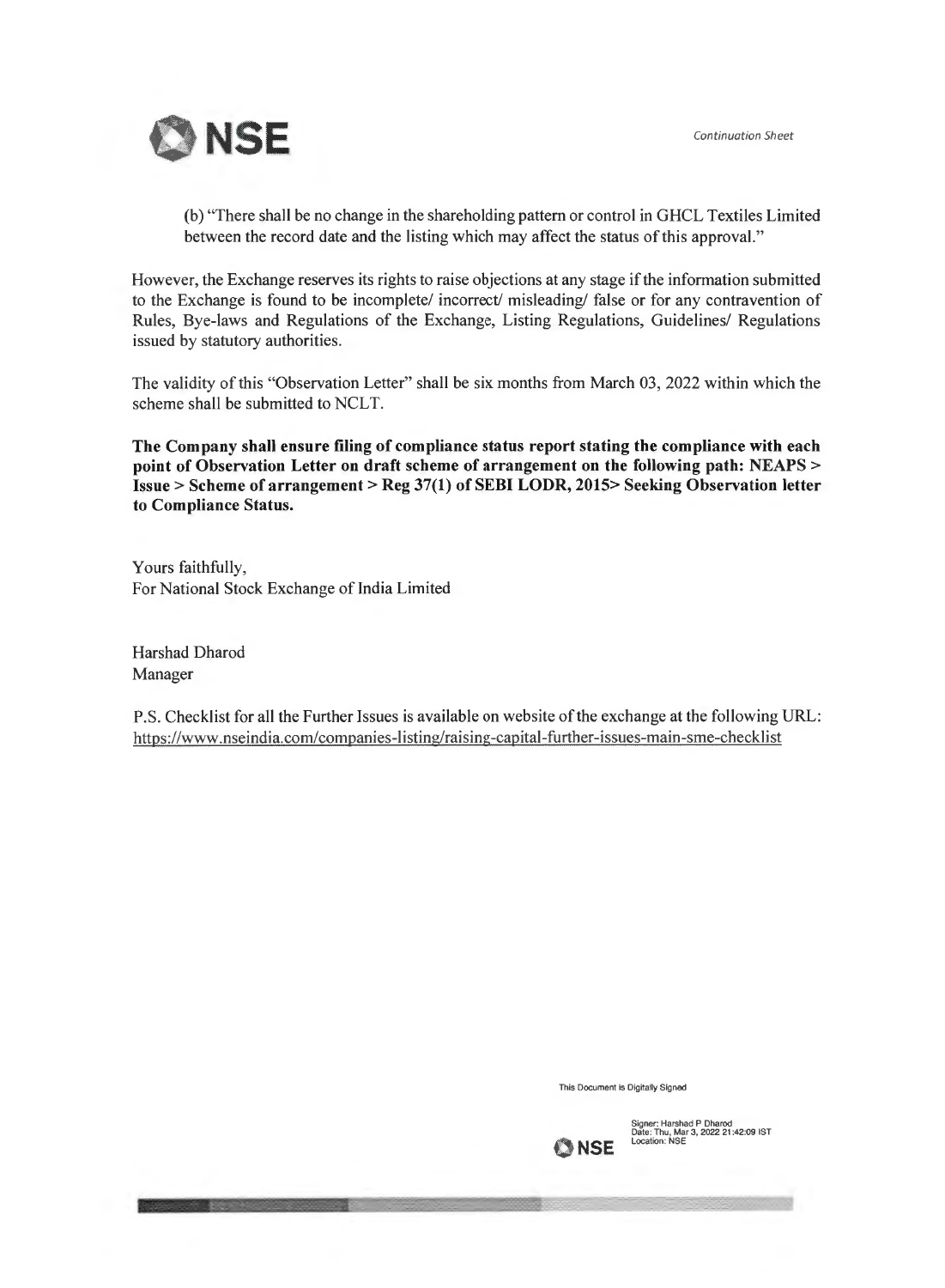

"E-Letter" March 03 ,2022

#### DCS/AMAUTUR37/2247/2021-22

The Company Secretary, GHCL LTD. GHCL House, Opp Punjabi Hall, Near Navrangpura Bus Stand, Navrangpura, Ahmedabad, Gujarat, 380009

Dear Sir,

#### Sub: Observation letter regarding the Scheme of Arrangement between GHCL Limited and GHCL Textiles Limited and their respective Shareholders and Creditors

We are in receipt of the Draft Scheme of Arrangement of GHCL Limited as required under SEBI Circular No. CFD/DIL3/CIR/2017/21 dated March 10, 2017; SEBI vide its letter dated March 03, 2022 has inter alia given the following comment(s) on the draft scheme of Arrangement:

- "Company shall ensure that additional information or undertakings, if any, submitted by the Company, after filing the scheme with the stock exchange, and from the date of receipt of this letter is displayed on the websites of the listed company and the stock exchanges."
- "Company shall duly comply with various provisions of the said Circular."
- "Company shall ensure compliance with the SEBI Circular dated January 03, 2022."
- "Company is advised that the observations of SEBl/Stock Exchanges shall be incorporated in the petition to be filed before National Company Law Tribunal (NCLT) and the Company obliged to bring the observations to the notice of NCLT."
- "It is to be noted that the petitions are filed by the Company before NCLT after processing and communication of comments/observations on draft scheme by SEBl/stock exchange. Hence, the Company is not required to send notice for representation as mandated under section 230(5) of Companies Act, 2013 to SEBI again for its comments/observations/representations."

Accordingly, based on aforesaid comment offered by SEBI, the Company is hereby advised:

- To provide additional information, if any, (as stated above) along with various documents to the Exchange for further dissemination on Exchange website.
- To ensure that additional information, if any, (as stated aforesaid) along with various documents are disseminated on their (company) website.
- To duly comply with various provisions of the circulars.

In light of the above, we hereby advise that we have no adverse observations with limited reference to those matters having a bearing on listing/de-listing/continuous listing requirements within the provisions of Listing Agreement, so as to enable the company to file the scheme with Hon'ble NCLT. Further, where applicable in the explanatory statement of the notice to be sent by the company to the shareholders, while seeking approval of the scheme, it shall disclose Information about unlisted companies involved in the format prescribed for abridged prospectus as specified in the circular dated March 10, 2017.

However, the listing of equity shares of GHCL Textiles Limited shall be subject to SEBI granting relaxation under Rule 19(2)(b) of the Securities Contract (Regulation) Rules, 1957 and compliance with the requirements of SEBI circular. No. CFD/DIL3/CIR/2017/21 dated March 10, 2017. Further, GHCL Textiles Limited shall comply with

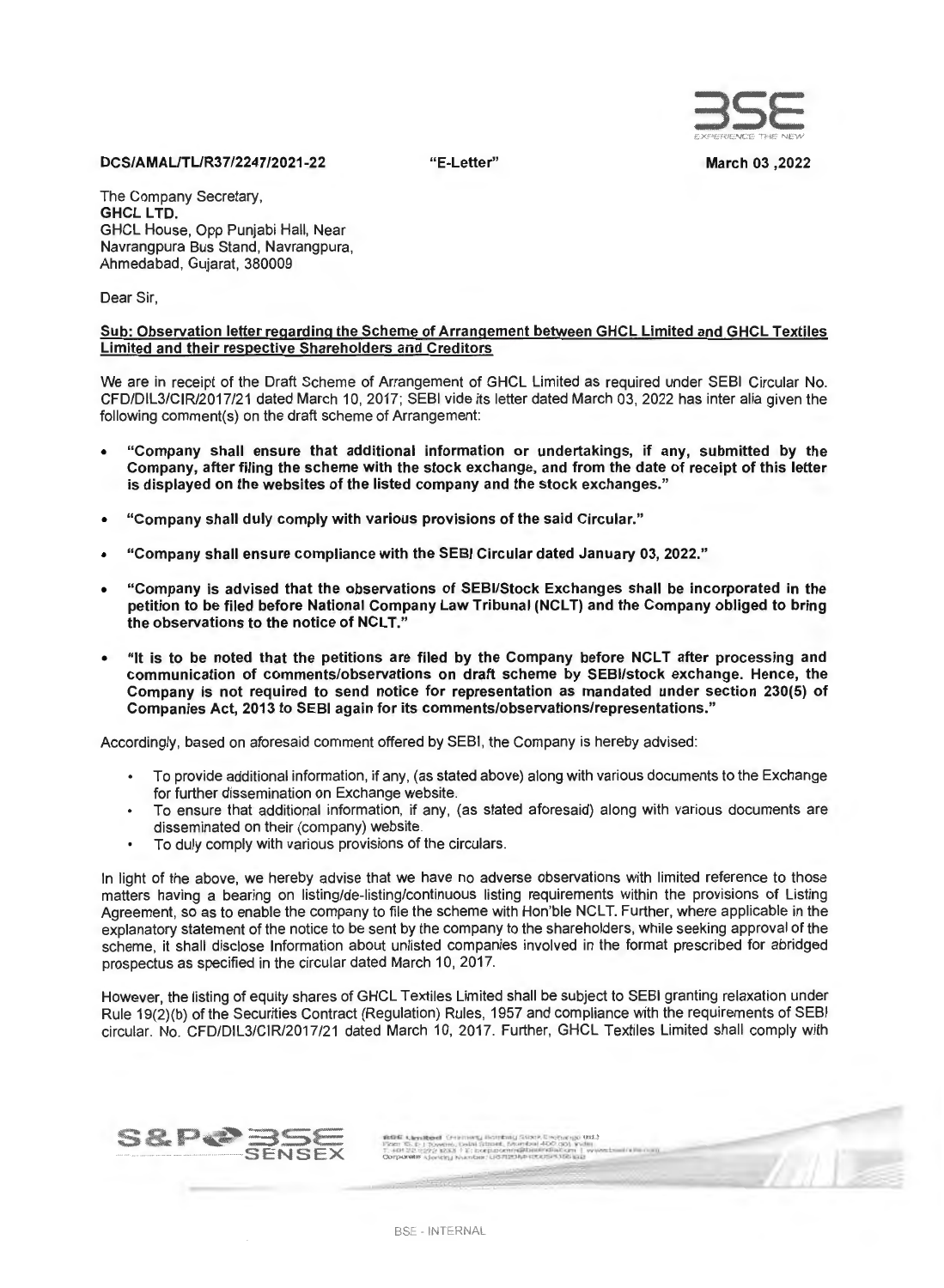

SEBI Act, Rules, Regulations, directions of the SEBI and any other statutory authority and Rules, Byelaws, and Regulations of the Exchange.

The Company shall fulfill the Exchange's criteria for listing the securities of such company and also comply with other applicable statutory requirements. However, the listing of shares of GHCL Textiles Limited is at the discretion of the Exchange. In addition to the above, the listing of GHCL Textiles Limited pursuant to the Scheme of Arrangement shall be subject to SEBI approval and the Company satisfying the following conditions:

1. To submit the Information Memorandum containing all the information about GHCL Textiles Limited in line with the disclosure requirements applicable for public issues with BSE, for making the same available to the public through the website of the Exchange. Further, the company is also advised to make the same available to the public through its website.

2. To publish an advertisement in the newspapers containing all GHCL Textiles Limited in line with the details required as per the aforesaid SEBI circular no. CFD/DIL3/CIR/2017/21 dated March 10, 2017. The advertisement should draw a specific reference to the aforesaid Information Memorandum available on the website of the company as well as BSE.

3. To disclose all the material information about GHCL Textiles Limited on a continuous basis so as to make the same public, in addition to the requirements if any, specified in Listing Agreement for disclosures about the subsidiaries.

4. The following provisions shall be incorporated in the scheme:

- i. The shares allotted pursuant to the Scheme shall remain frozen in the depository system till listing/trading permission is given by the designated stock exchange."
- ii. "There shall be no change in the shareholding pattern of GHCL Textiles Limited between the record date and the listing which may affect the status of this approval."

Further you are also advised to bring the contents of this letter to the notice of your shareholders, all relevant authorities as deemed fit, and also in your application for approval of the scheme of Arrangement.

Kindly note that as required under Regulation 37(3) of SEBI (Listing Obligations and Disclosure Requirements) Regulations, 2015, the validity of this Observation Letter shall be Six Months from the date of this Letter, within which the scheme shall be submitted to the NCLT.

The Exchange reserves its right to withdraw its 'No adverse observation' at any stage if the information submitted to the Exchange is found to be incomplete / incorrect / misleading / false or for any contravention of Rules, Byelaws and Regulations of the Exchange, Listing Agreement, Guidelines/Regulations issued by statutory authorities.

Please note that the aforesaid observations does not preclude the Company from complying with any other requirements.

Further, it may be noted that with reference to Section 230 (5) of the Companies Act, 2013 (Act), read with Rule 8 of Companies (Compromises, Arrangements and Amalgamations) Rules 2016 (Company Rules) and Section 66 of the Act read with Rule 3 of the Company Rules wherein pursuant to an Order passed by the Hon'ble National Company Law Tribunal, a Notice of the proposed scheme of compromise or arrangement filed under sections 230-232 or Section 66 of the Companies Act 2013 as the case may be is required to be served upon the Exchange seeking representations or objections if any.



~~~-...,

fatter. I. have the ed. Commercials Edge of mail Colorado, Concertainty and C.O. (1987). Khen 't'. P j "literatur). Lasini Sciencet. Adurratural 4000 (200 literatur. ~~2l~:~!1~~!},J,.!~~~~~~~~~~ w~.~~t'd•.c~,